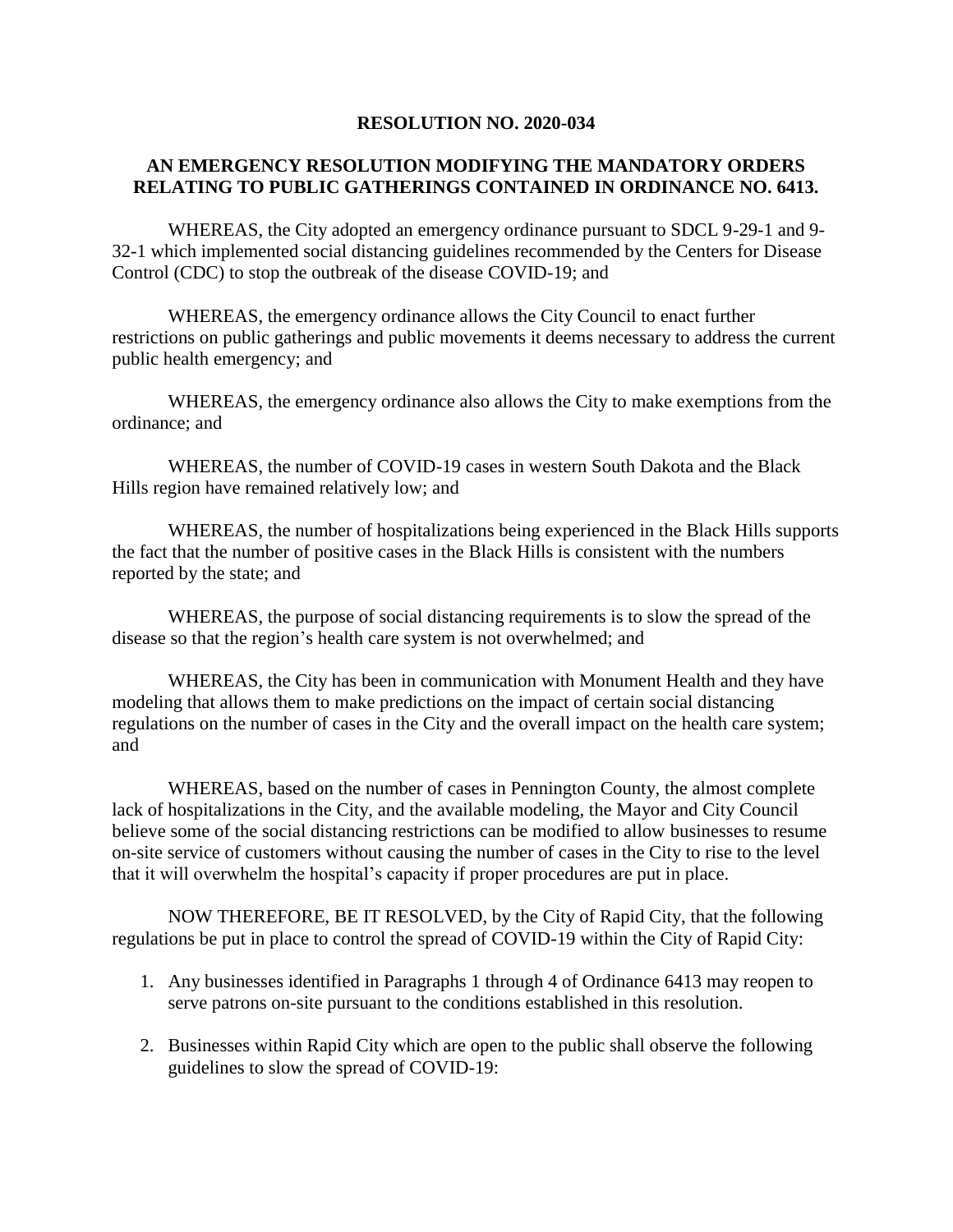- a) Establish a minimum six-foot distance between any tables, chairs, and barstools. This provision does not need to be observed between members of the same household.
- b) Restaurants, bars, and casinos shall be limited to ten (10) customers for smaller establishments, or one (1) customer for every 125 square feet for larger businesses, whichever is greater.
- c) Grocery stores, retail businesses, recreation and fitness businesses shall limit customers based on available square footage. A maximum of ten (10) customers or one (1) customer for every 200 square feet, whichever is greater.
- d) Require social distance spacing while waiting for service or entry into business.
- e) Clearly marked one way shopping aisles in grocery and retail stores.
- f) In retail and grocery businesses, install a plexiglass, or similar, divider where physically possible between the cashier and customer.
- g) Require employees to wash hands at regular intervals.
- h) Food service employees must wear a mask which covers the employee's nose and mouth.
- i) Broadcast over PA system approved public health announcements, once hourly in retail stores larger than 50,000 square feet in size.
- j) In casinos, video lottery machines must be cleaned and disinfected between each customer.
- k) Employees of hair salons, nail salons, and barber shops wear masks which cover their nose and mouth during customer contact times. Customer seating must be at least six (6) feet apart.
- l) In gyms and fitness facilities any equipment and/or mats must be cleaned or disinfected between each use.
- m) Customer seating in theaters and similar businesses reduced to allow for social distancing with certain seats marked as "not available due to social distancing guidelines" to insure compliance.
- n) Businesses shall post publicly a regular cleaning and disinfecting schedule, specific to each business.
- o) Hand sanitizer locations readily available for public use should be made available at grocery stores and retail businesses.
- p) Enhanced cleaning/disinfecting requirements for a motel and hotel rooms.
- q) Seating for large gatherings reduced to comply with a six foot minimum distance between attendees.
- r) Businesses are encouraged to conduct daily employee screenings for illness.
- 3. In addition to the specific requirements listed above, businesses shall operate in a manner consistent with CDC guidelines and any applicable state regulations or executive orders.
- 4. The City encourages all individuals within the City to continue to follow the CDC guidelines and recommended hygiene practices, including, but not limited to engaging in social distancing, and wearing masks when outside their homes wherever possible.
- 5. Businesses can request, in writing, administrative exceptions from the City that allow them to modify the strict compliance with these requirements so long as their proposal